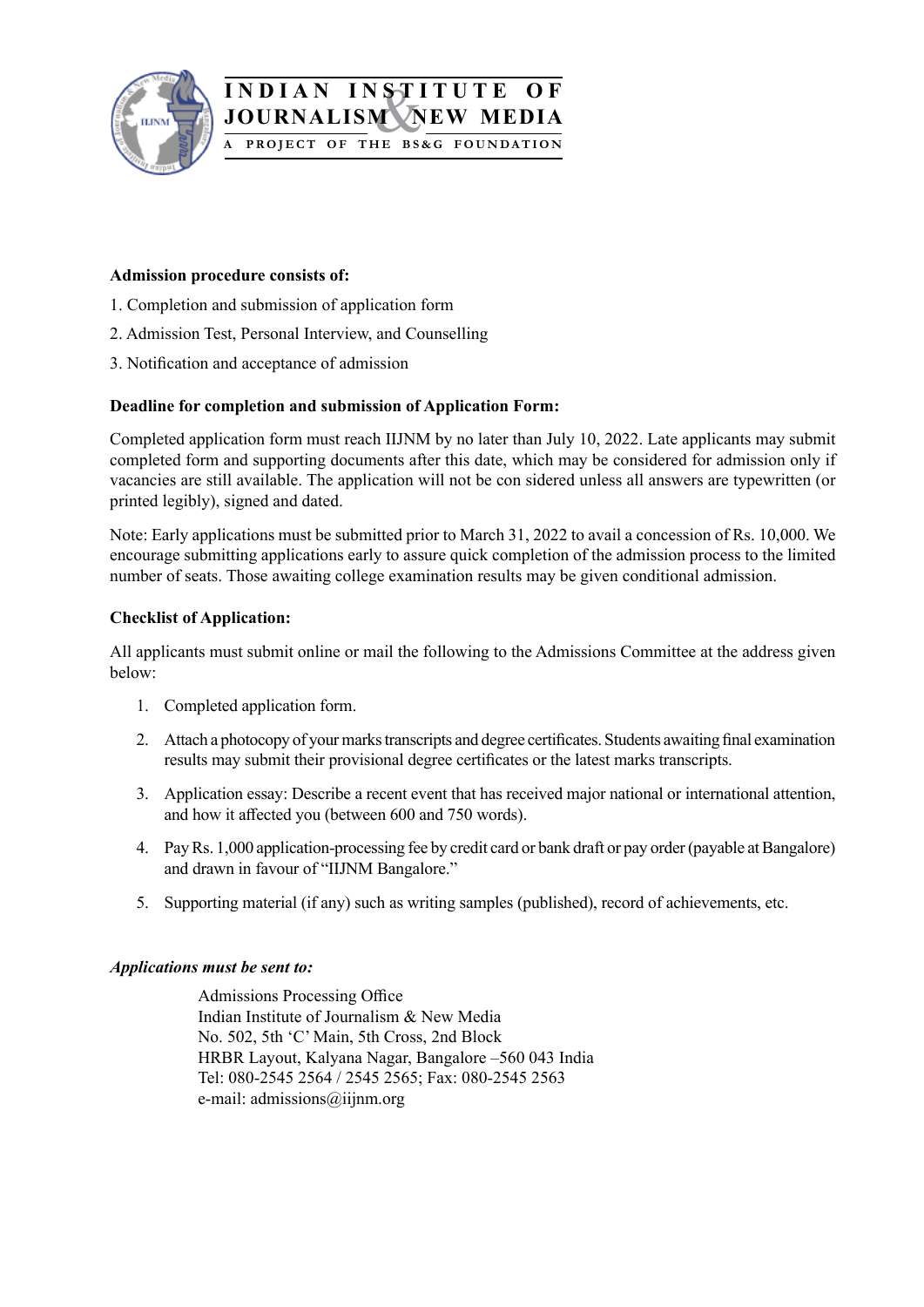#### **Application Deadlines:**

Early application deadline (with a concession of Rs. 10,000): March 31, 2022

Regular Applications deadline: July 10, 2022

Note: Those awaiting college examination results may be given conditional admission.

#### **IIJNM Admission Test and Personal Interview:**

Admission tests and personal interviews will be conducted online on an ongoing basis.

Following completion of your application form, you will be notified on your online test/interview date and timing. If you have any questions, call Nandini (Academic Assistant) at 97422 95805.

Admission Counselling for both applicants and parents will be conducted online by the Director of Admissions, following the online interviews. This is an opportunity for candidates/applicants and their parents to ask questions about the program, job placement, hostel facilities, etc.

#### **Notification of Admission:**

The results of admission test and personal interview will be made known via email and by courier within 10 days following the test.

#### **Open Days for visit to IIJNM Campus:**

While it is not mandatory, applicants are encouraged to visit IIJNM campus at any stage in the application process after emailing us at admissions@iijnm.org at least 3 days in advance.

The Open Days will include a tour of our campus where you will be able to see the range of facilities, understand the program structure, and interact with our academic staff and alumni. While it is not mandatory, all candidates/ applicants are encouraged to participate on our Open Days and experience the atmosphere of the Institute.

You may contact us at 095132 40401/ 097422 95805 or reply to this email for further information regarding the admission process and/or campus visits.

#### **Registration:**

Students are required to arrive in college 2 days prior to the start of the academic year for registration.

Students are also assigned their dormitory residence and may stay in the hostel from the registration day itself.

All fees paid are non-refundable.

#### **Government COVID-19 regulations:**

IIJNM is following all State and Central government covid norms and guidelines. In the case of a further lockdown, the quality of academics at IIJNM will not be affected.

While the previous lockdowns upended social structures and wreaked havoc on the country's education system, IIJNM was able to pivot to online classes and studios immediately. Here's how IIJNM successfully taught journalism during the pandemic.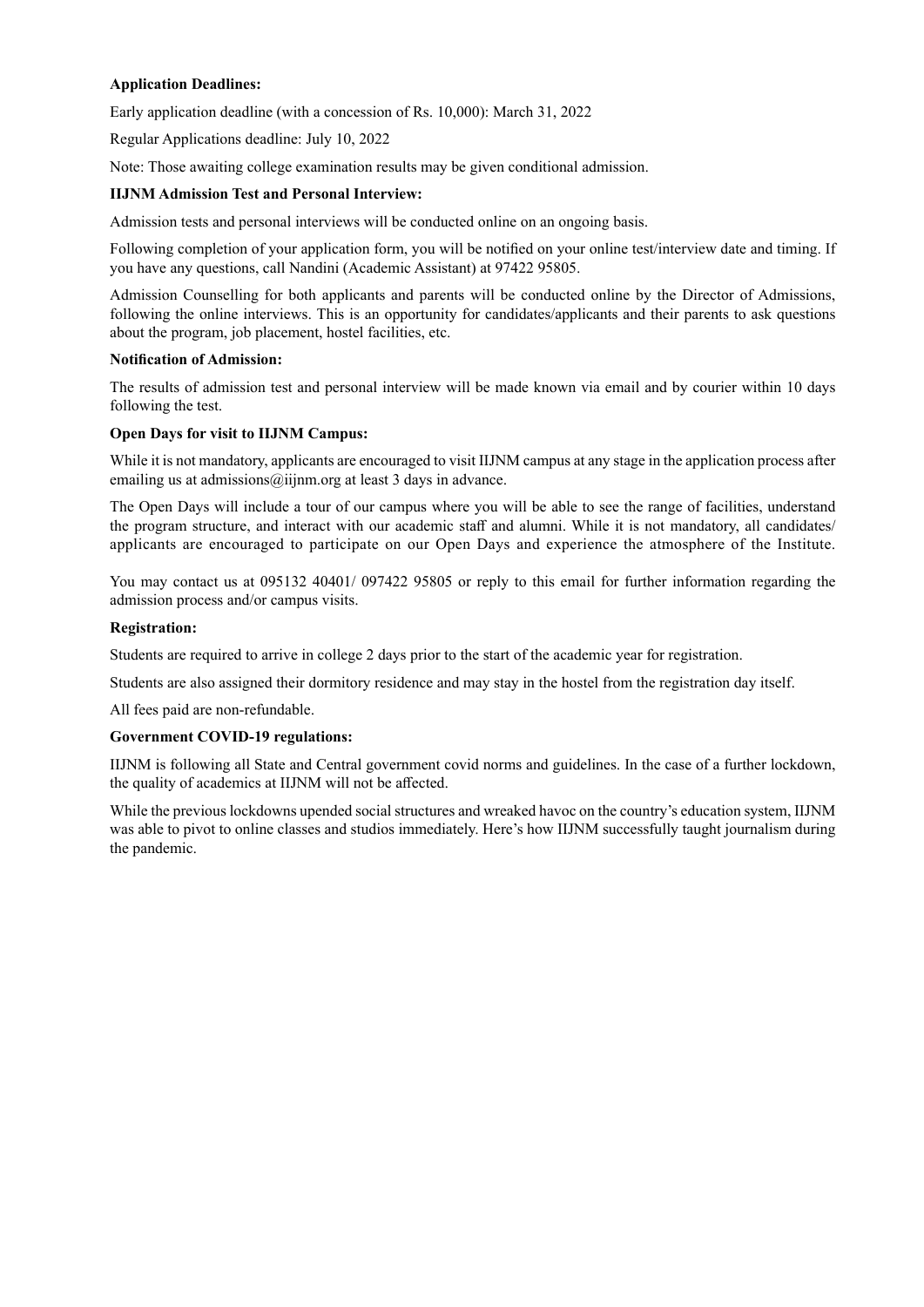# **Indian Institute of Journalism & New Media**

# Application Form

*Affix passport size photograph*

|  |  |  |  |  | 1. Type or write in clear block letters |  |
|--|--|--|--|--|-----------------------------------------|--|
|--|--|--|--|--|-----------------------------------------|--|

*2. Attach photocopies of documents specified*

*3. Paste a recent passport size photo in the space provided and sign across it*

### **A) Personal identification**

| $1)$ Full name : $\frac{1}{1}$                                                                                                         |                                 |  |  |  |  |
|----------------------------------------------------------------------------------------------------------------------------------------|---------------------------------|--|--|--|--|
| 2) Date of birth :<br>Sex (M/F):<br>$\begin{array}{c c} \hline \text{(Day)} \end{array}$<br>$\frac{1}{(Month)}$<br>$\overline{(Year)}$ |                                 |  |  |  |  |
|                                                                                                                                        |                                 |  |  |  |  |
|                                                                                                                                        |                                 |  |  |  |  |
|                                                                                                                                        |                                 |  |  |  |  |
|                                                                                                                                        |                                 |  |  |  |  |
| 6) Father's Name:                                                                                                                      | Mother's Name:                  |  |  |  |  |
|                                                                                                                                        |                                 |  |  |  |  |
|                                                                                                                                        |                                 |  |  |  |  |
|                                                                                                                                        |                                 |  |  |  |  |
|                                                                                                                                        |                                 |  |  |  |  |
| 7) Current address of candidate:                                                                                                       | Permanent address of candidate: |  |  |  |  |
|                                                                                                                                        |                                 |  |  |  |  |
|                                                                                                                                        |                                 |  |  |  |  |
|                                                                                                                                        |                                 |  |  |  |  |
|                                                                                                                                        |                                 |  |  |  |  |
| 8) Program applied for :                                                                                                               |                                 |  |  |  |  |
| One-year Postgraduate Diploma (PGDJ)                                                                                                   |                                 |  |  |  |  |
| 9) Choose one concentration (Print or Broadcast or Multimedia) in order of preference:                                                 |                                 |  |  |  |  |
| 1)                                                                                                                                     |                                 |  |  |  |  |
|                                                                                                                                        |                                 |  |  |  |  |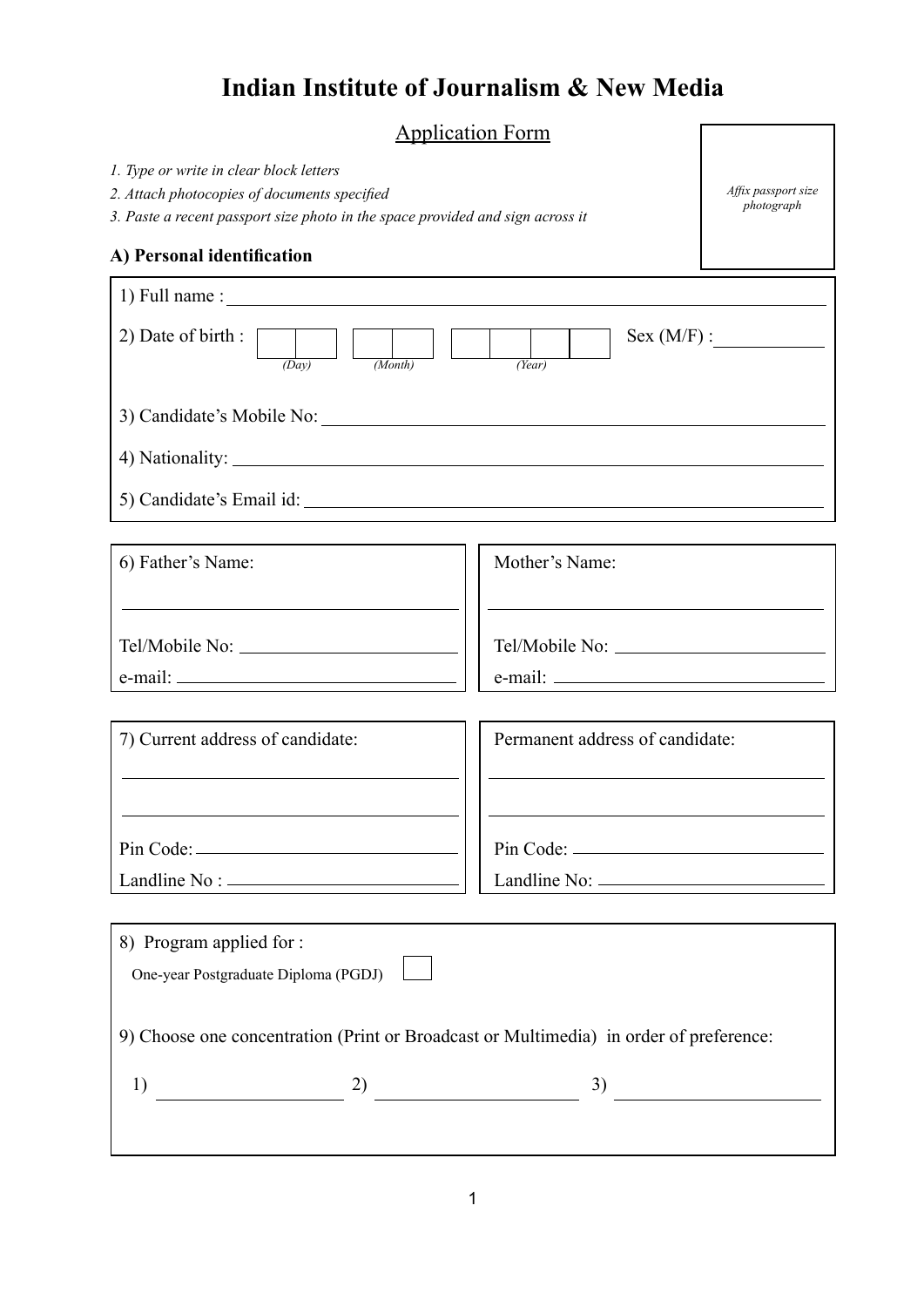## **B) Education:**

### 1) High school/PUC/10+2:

| Name of school | School leaving certificate<br>(SSLC/HSC/ISCE/CBSE) | Year of passing | Division/Grade/Rank |
|----------------|----------------------------------------------------|-----------------|---------------------|
|                |                                                    |                 |                     |
|                |                                                    |                 |                     |
|                |                                                    |                 |                     |

## 2) Bachelor's degree:

| Name of college and<br>university | Degree<br>obtained (BA/BSc) | Duration and year<br>of graduation | Subjects<br>(majors) | Division/Grade/Rank |
|-----------------------------------|-----------------------------|------------------------------------|----------------------|---------------------|
|                                   |                             |                                    |                      |                     |
|                                   |                             |                                    |                      |                     |
|                                   |                             |                                    |                      |                     |

## 3) Master's degree:

| Name of college and<br>university | Degree<br>obtained (MA/MSc) | Duration and year<br>of graduation | Subjects<br>(majors) | Division/Grade/Rank |
|-----------------------------------|-----------------------------|------------------------------------|----------------------|---------------------|
|                                   |                             |                                    |                      |                     |
|                                   |                             |                                    |                      |                     |
|                                   |                             |                                    |                      |                     |
|                                   |                             |                                    |                      |                     |

# 4) Any other qualifications:

## 5) Languages known:

| SI. No. | Language | Speak | Read | Write |
|---------|----------|-------|------|-------|
|         |          |       |      |       |
|         |          |       |      |       |
|         |          |       |      |       |
|         |          |       |      |       |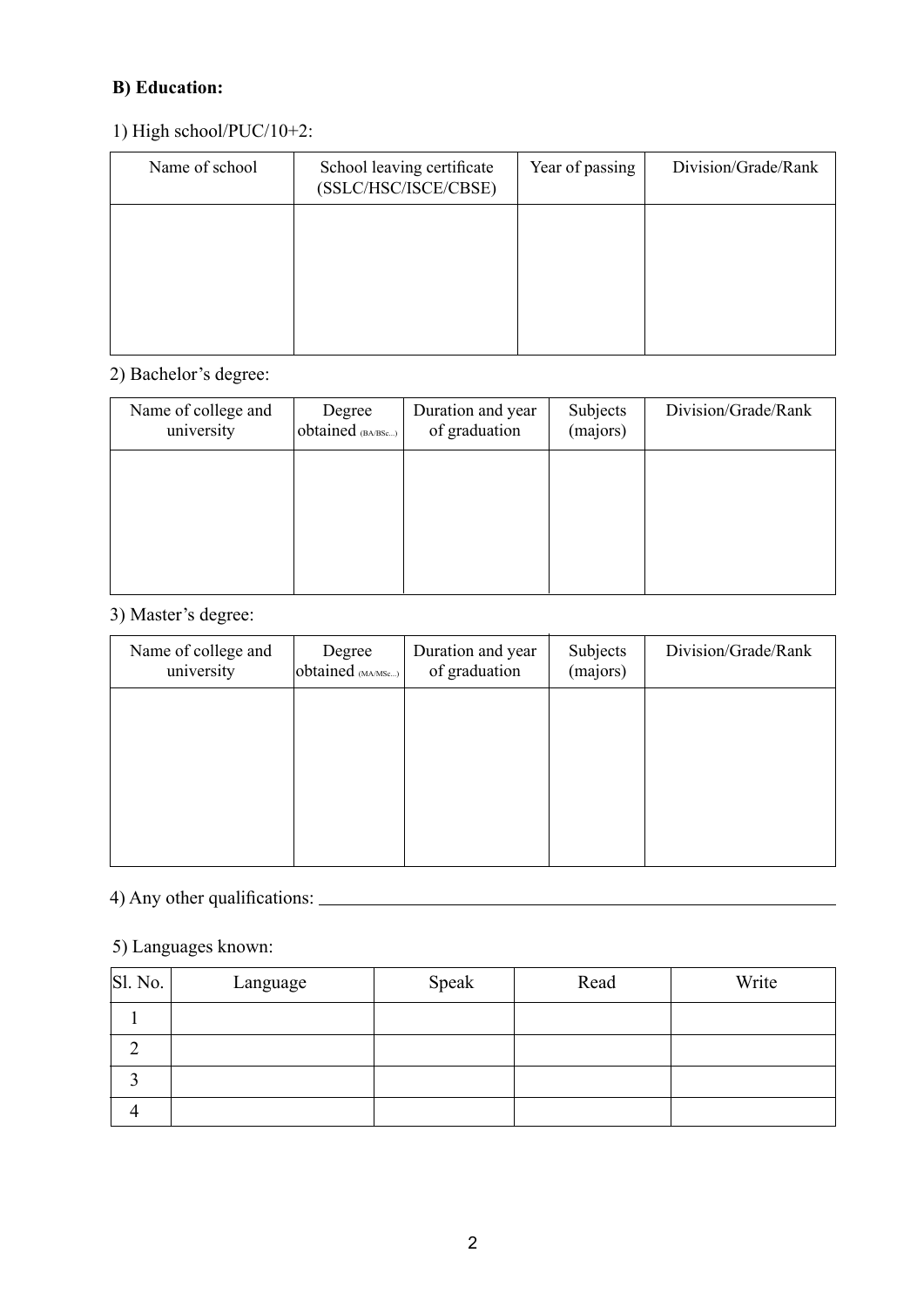# **C) Work Experience:** *(if applicable)*

1) Most recent work experience:

| $\ddot{i}$       |                                                                                  |
|------------------|----------------------------------------------------------------------------------|
| $\ddot{i}$       |                                                                                  |
|                  |                                                                                  |
| $\overline{111}$ |                                                                                  |
|                  | $iv)$ Your job / designation: $\frac{1}{2}$                                      |
| V)               |                                                                                  |
|                  | vi) Employer's office telephone number:                                          |
|                  | 2) Previous work experience:                                                     |
| $\ddot{1}$       |                                                                                  |
| $\overline{11}$  |                                                                                  |
|                  | ,我们也不会有什么。""我们的人,我们也不会有什么?""我们的人,我们也不会有什么?""我们的人,我们也不会有什么?""我们的人,我们也不会有什么?""我们的人 |
| $\overline{111}$ |                                                                                  |
| iv)              |                                                                                  |
| V)               |                                                                                  |
|                  |                                                                                  |

## **D) Accomplishments, Special skills, Hobbies and other interests:**

#### 1) Accomplishments: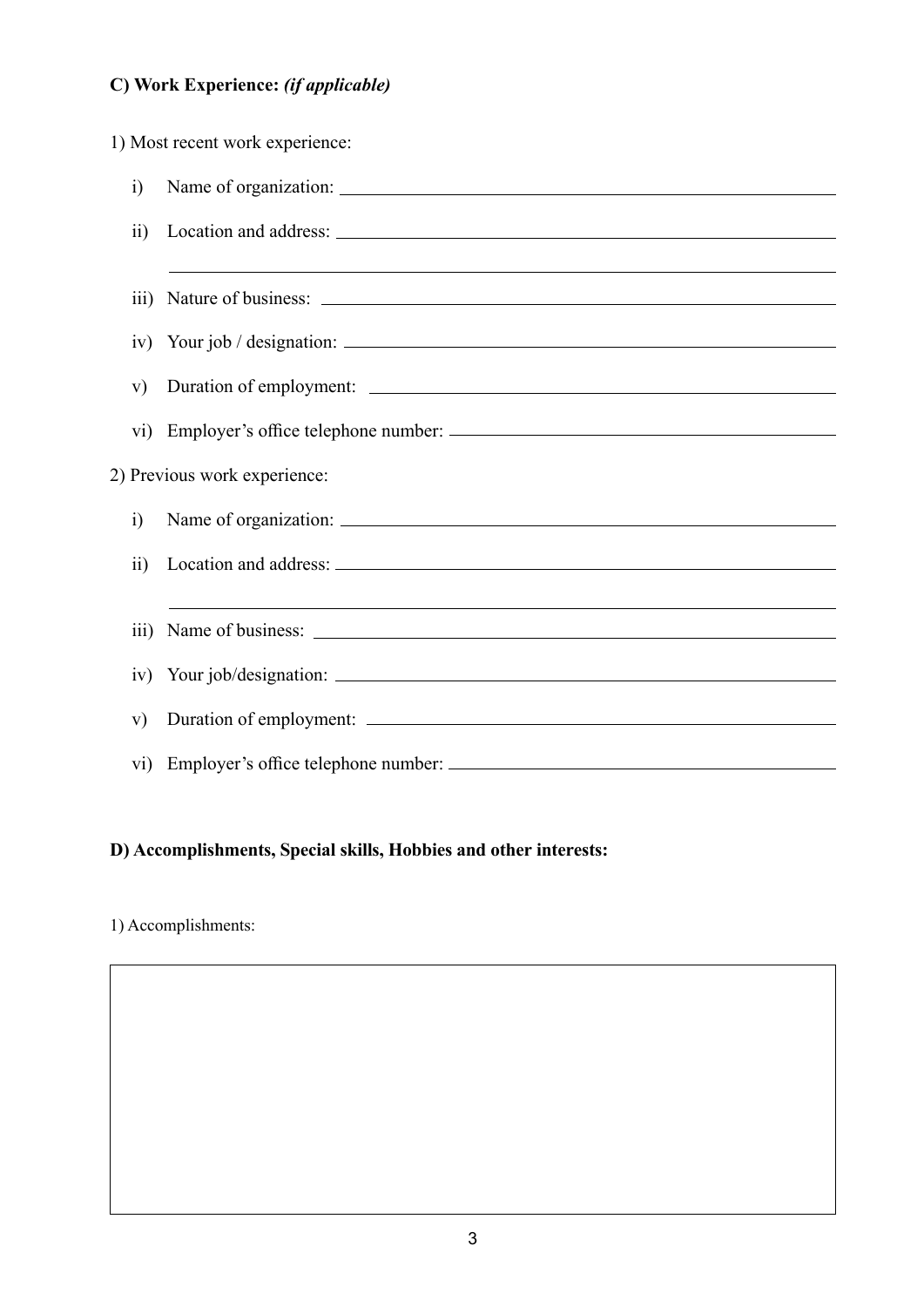## 2) Special Skills:

#### 3) Hobbies:

4) Other Interests: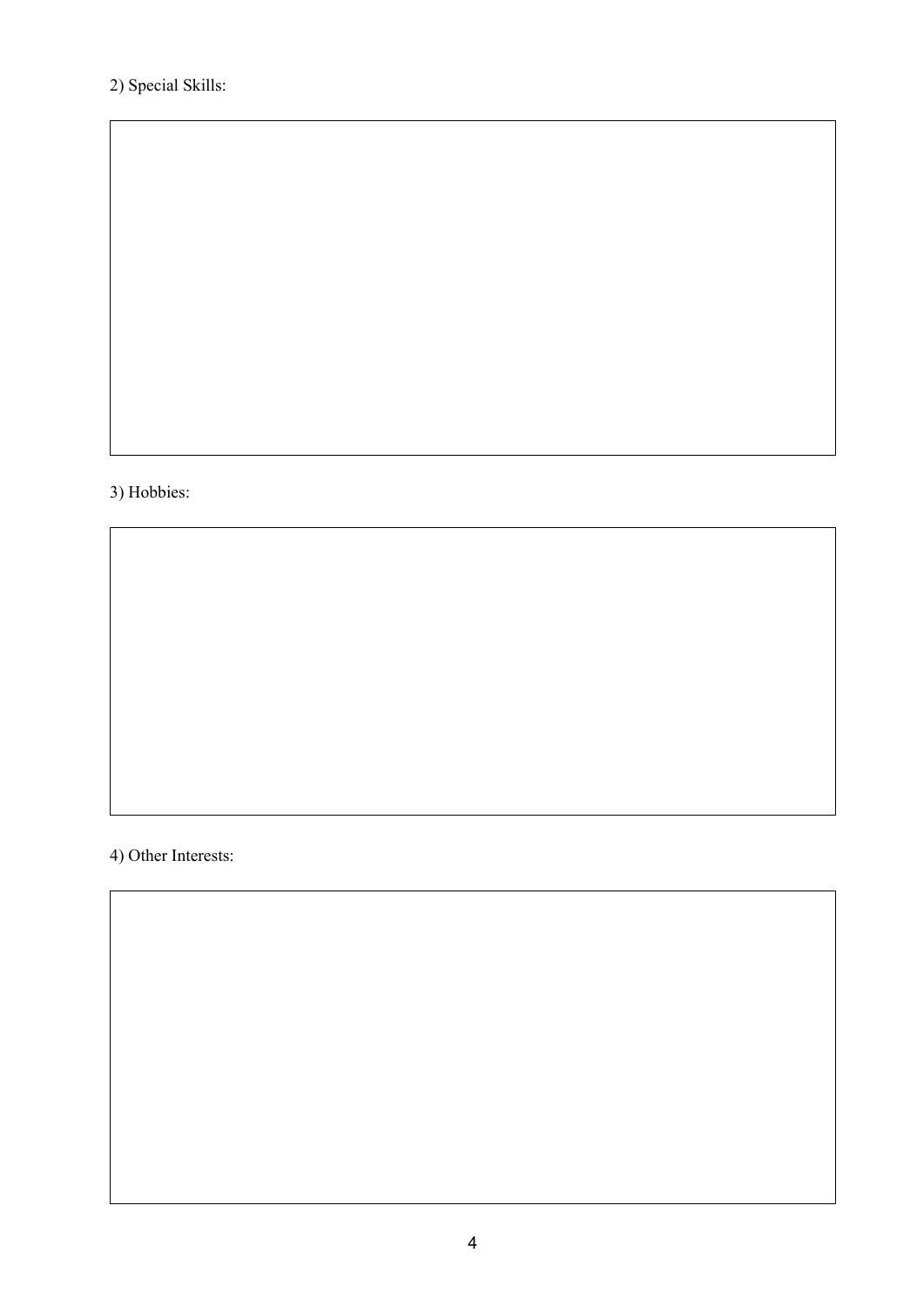# **E) List of accompanying materials:**

| 1) List the academic records enclosed:      |                                                                            |                                                                                       |  |
|---------------------------------------------|----------------------------------------------------------------------------|---------------------------------------------------------------------------------------|--|
|                                             |                                                                            |                                                                                       |  |
|                                             |                                                                            |                                                                                       |  |
|                                             | 2) Name the title of the essay enclosed. Enclose essay in separate sheets. |                                                                                       |  |
|                                             |                                                                            |                                                                                       |  |
| application-processing fee                  |                                                                            | 3) Details of the bank draft or pay order (payable at Bangalore) for Rs. 1000 towards |  |
|                                             |                                                                            |                                                                                       |  |
|                                             |                                                                            | If payment is made in another currency, state the currency ______________________     |  |
|                                             |                                                                            |                                                                                       |  |
| 4) List other supporting materials enclosed |                                                                            |                                                                                       |  |
|                                             |                                                                            |                                                                                       |  |
|                                             |                                                                            |                                                                                       |  |
|                                             |                                                                            |                                                                                       |  |
|                                             |                                                                            |                                                                                       |  |
|                                             |                                                                            |                                                                                       |  |